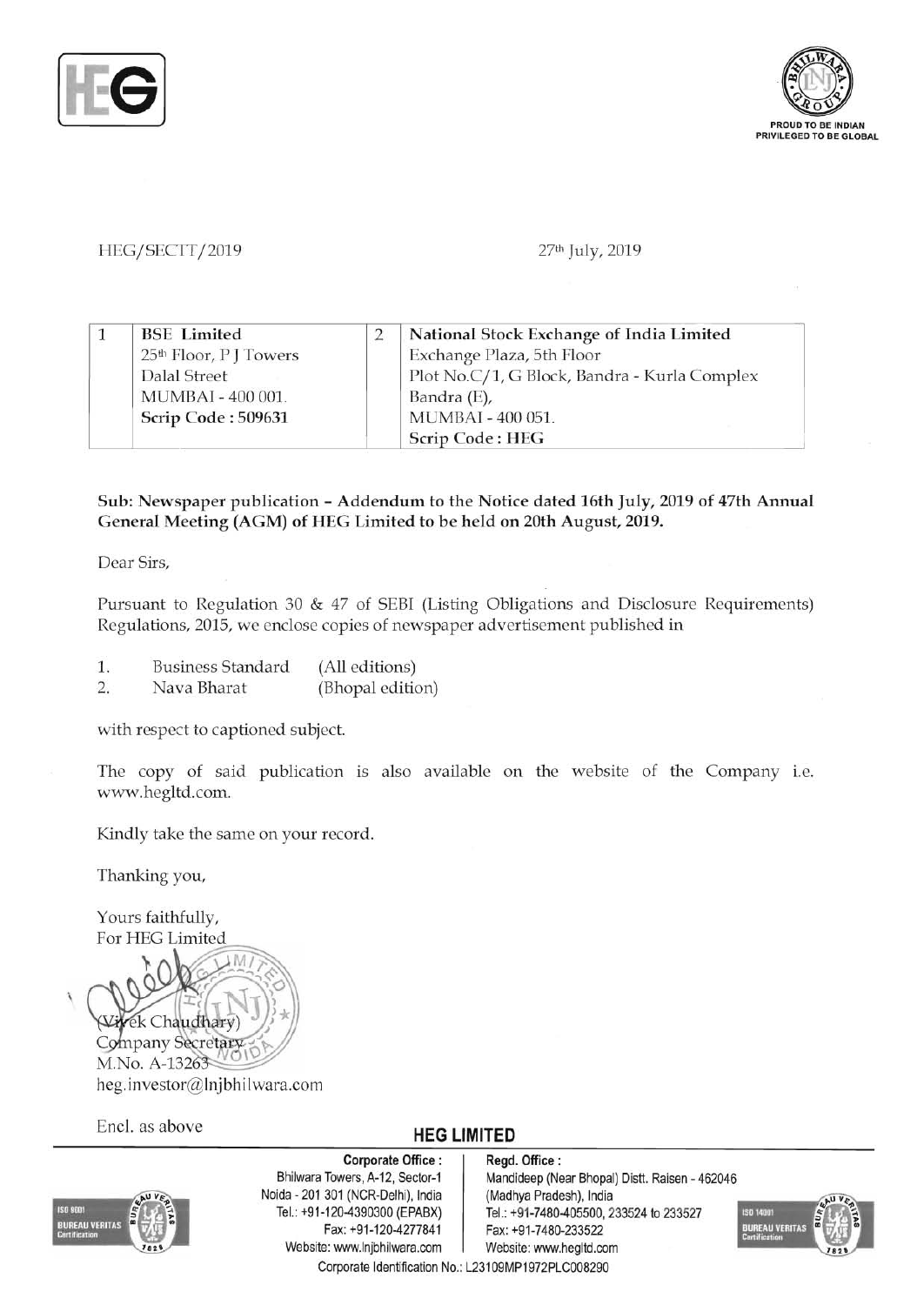I Business Standard All India 27-07-2019



### CIN : L23109MP1972PLC008290

Registered Office: Mandideep (Near Bhopal), Distt. Raisen -462 046, (M.P.) Phone: 07480-233524, 233525, Fax: 07480-233522 Corporate Office: Bhilwara Towers, A-12, Sector-1, Noida-201 301 (U.P.) Phone: 0120-4390300 (EPABX), Fax: 0120-4277841

E-mail: heg.investor@Inibhilwara.com; Website: www.hegltd.com

# **ADDENDUM**

Addendum to the Notice dated 16<sup>th</sup> July, 2019 of the 47<sup>th</sup> Annual General Meeting ("AGM") of HEG Limited ("the Company") to be held on Tuesday, the 20<sup>th</sup> August, 2019 at 3.00 P.M. at the Registered Office of the Company at Mandideep (Near Bhopal), Distt. Raisen - 462046 Madhya Pradesh.

## To the Members/Shareholders,

This is further to our earlier notice dated 16<sup>th</sup> July, 2019 for the 47<sup>th</sup> AGM of the Company, sent by permitted mode.

Shri Dharmendar Nath Davar (holding DIN: 00002008) was appointed as an Independent Director of the Company at the 42<sup>nd</sup> Annual General Meeting held on 30<sup>th</sup> August, 2014, for a period of five years w.e.f. 30<sup>th</sup> August, 2014 upto 29<sup>th</sup> August, 2019.

The Board of Directors at their meeting held on 20<sup>th</sup> May, 2019, subject to the approval of shareholders, approved the re-appointmeht of Shri Dharmendar Nath Davar (holding DIN: 00002008), aged 84 years, for a period of two years w.e.f. 30<sup>th</sup> August, 2019 upto 29th August, 2021. Accordingly, the approval of Shareholders as set out in item No.10 of the Notice dated 16<sup>th</sup> July, 2019 was sought by way of Special Resolution.

Shri Dharmendar Nath Davar, aged 84 years, has resigned from the Directorship of the Company due to health reasons, vide his letter dated 24<sup>th</sup> July, 2019. In view of the aforesaid subsequent development, the members/shareholders are requested to take Resolution at Item No.10 with its Explanatory Statement as dropped from the AGM notice dated 16th July, 2019.

Kindly note that this Addendum to the Notice of the 47<sup>th</sup> AGM of the Company is being sent to shareholders in the permitted mode and to the stock exchanges where the Company's equity shares are listed as well as being uploaded on the website of the Company i.e. www.hegltd.com.

On and from the date hereof, the AGM Notice dated 16<sup>th</sup> July, 2019, shall always be read in conjunction with this Addendum. All other contents of the AGM Notice dated 16<sup>th</sup> July, 2019, shall remain unchanged.

By order of the Board of Directors For HEG Limited Sd/ (Vivek Chaudhary) Place: Naida (U.P.) Company Secretary Date : 27<sup>th</sup> July, 2019 **A-13263**